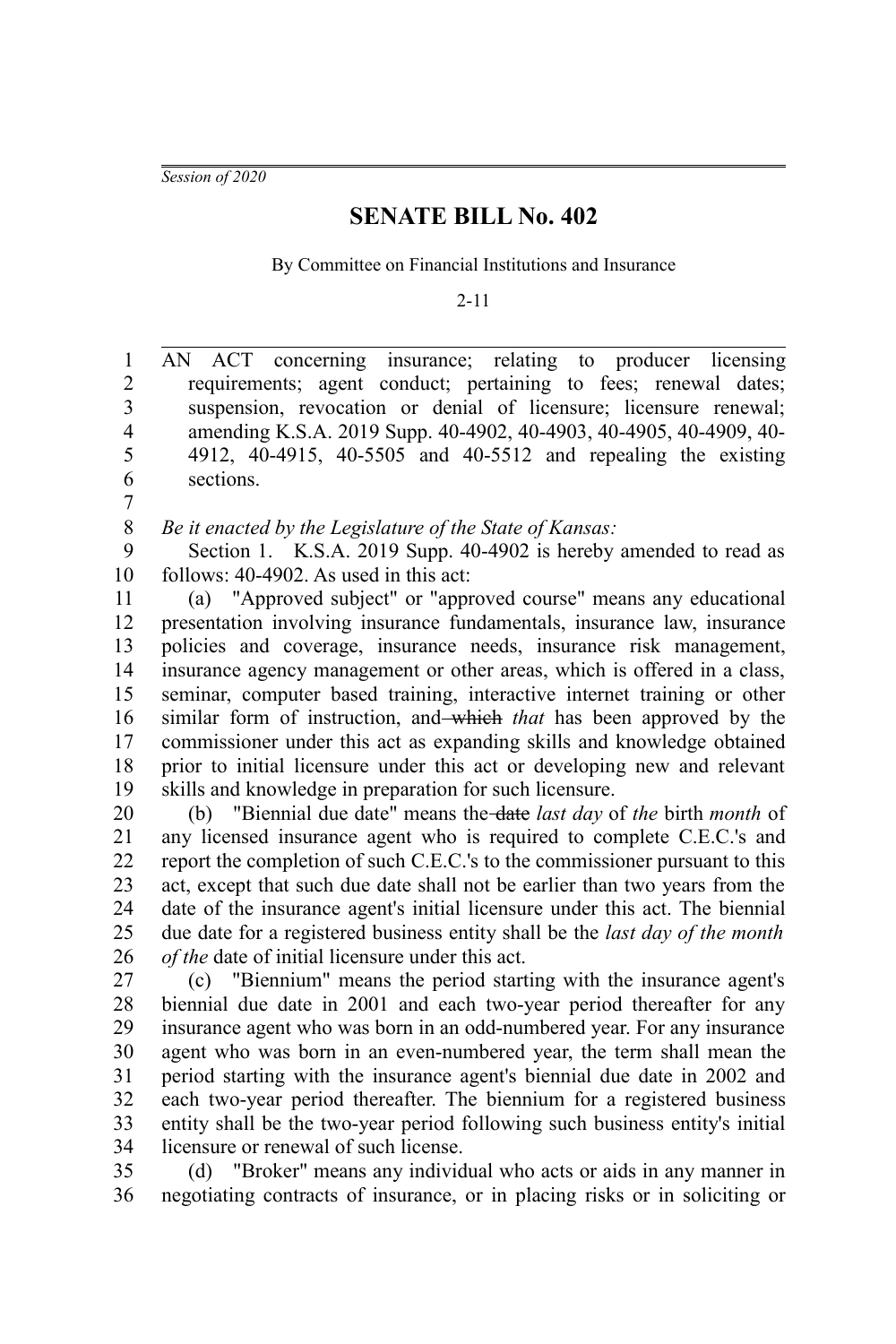effecting contracts of insurance as an agent for an insured other than such individual and not as an agent of an insurance company or any other type of insurance carrier. The term "broker" shall *does* not include*:* A person working as an officer for an insurance carrier, or in a clerical, administrative or service capacity for an insurance carrier, licensed agent or broker, provided that such person does not solicit contracts of insurance. The term "broker" shall not include*; or* an attorney-at-law in the performance of such attorney's duties, an insured who places or negotiates the placement of such insured's own insurance, or any employee of an insured engaged in placing or negotiating for placement of insurance for such employee's employer. 1 2 3 4 5 6 7 8 9 10 11

(e) "Business entity" means any corporation, association, partnership, limited liability company, limited liability partnership or other legal entity. 12 13

(f) "C.E.C." means continuing education credit containing at least 50 minutes of instruction in each clock hour. The term C.E.C. also includes any value, expressed in a whole number of units, assigned by the commissioner to an approved subject. 14 15 16 17

(g) "Commissioner" means the commissioner of insurance as defined in K.S.A. 40-102, and amendments thereto. The term *"*commissioner shall<sup>"</sup> also include *includes* any authorized representative or designee of the commissioner. 18 19 20 21

(h) "Department" means the insurance department established by K.S.A. 40-102, and amendments thereto.  $22$ 23

(i) "Home state" means the District of Columbia and any state or territory of the United States in which an insurance agent maintains such agent's principal place of residence or principal place of business and is licensed to act as an insurance agent. 24 25 26 27

(j) "Inactive agent" means any licensed agent who presents evidence satisfactory to the commissioner which *that* demonstrates that such agent will not do any act toward transacting the business of insurance for not less than two but not more than four years from the date such evidence is received by the commissioner. 28 29 30 31 32

(k) "Insurance agent" and "agent" means any person required to be licensed under the provisions of chapter 40 of the Kansas Statutes Annotated, and amendments thereto, to sell, solicit or negotiate insurance. For the purposes of this act, whenever the terms "agent" or "broker" appear in chapter 40 of the Kansas Statutes Annotated, and amendments thereto, each term shall mean *means* insurance agent unless the context requires otherwise. *"*Insurance agent*"* also includes the terms "insurance producer" or "producer." 33 34 35 36 37 38 39 40

(l) "Insurance" means any of the lines of authority specified in subsection (a) of K.S.A. 2019 Supp. 40-4903*(a)*, and amendments thereto. (m) "Insurance producer" or "producer" means any person licensed 41 42 43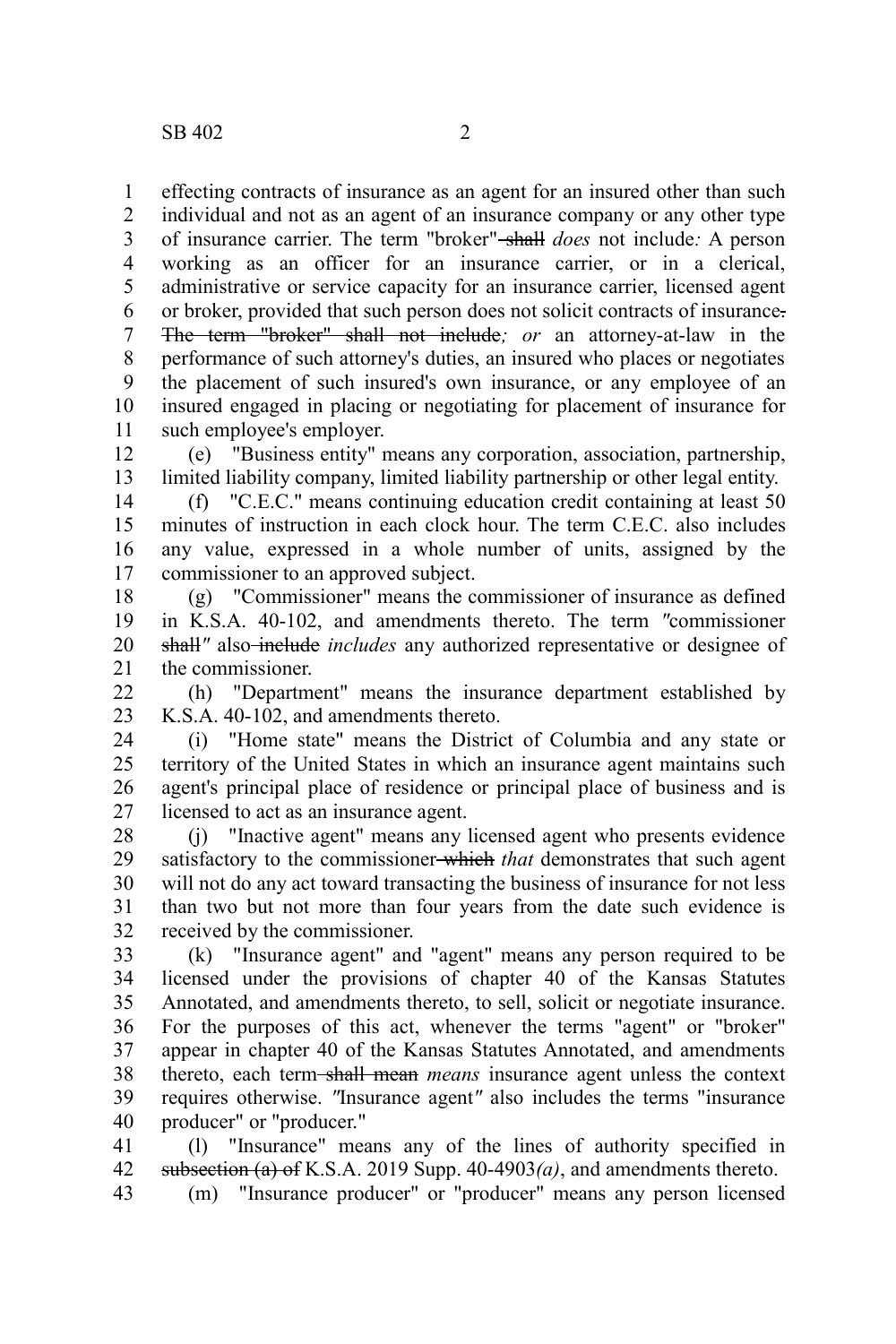under the laws of another state to sell, solicit, or negotiate insurance. For the purposes of this act, the terms "insurance agent" and "agent"-shallinclude an *"*insurance producer*"* or *"*producer*"* when the context so requires. In the context of a producer database maintained by this state, another state or the NAIC, the term "producer<del>-shall include</del>" includes *"*agent*"*. 1 2 3 4 5 6

(n) "Insurer" and "insurance company"—shall have the meaningascribed to the term *means the same as "*insurance company*" as defined* by K.S.A. 40-222c, and amendments thereto. 7 8 9

(o) "License" means a document issued by this state's insurance *the* commissioner authorizing a person to act as an insurance agent for the lines of authority specified in such document. 10 11 12

(p) "Limited line credit insurance" includes credit life, credit disability, credit property, credit unemployment, involuntary unemployment, mortgage life, mortgage guaranty, mortgage disability, automobile dealer gap insurance and any other form of insurance offered in connection with an extension of credit that is limited to partially or wholly extinguishing that credit obligation that the insurance commissioner determines should be designated a form of limited line credit insurance. 13 14 15 16 17 18 19 20

(q) "Limited line credit insurance agent" means a person who sells, solicits or negotiates one or more forms of limited line credit insurance coverage to individuals through a master, corporate, group or individual policy. 21 22 23 24

(r) "NAIC" means the national association of insurance commissioners. 25 26

(s) "Negotiate" means the act of conferring directly with or offering advice directly to any purchaser or prospective purchaser of a particular contract of insurance concerning any of the substantive benefits, terms or conditions of such contract, provided that the person engaged in such act either sells insurance or obtains insurance from insurers for purchasers. 27 28 29 30 31

32

(t) "Person" means an individual or a business entity.

(u) "Sell" means to exchange a contract of insurance by any means, for money or its equivalent, on behalf of an insurance company. 33 34

(v) "Solicit" shall include *includes* any attempt to sell insurance or asking or urging a person to apply for any particular kind of insurance from any particular insurance company. 35 36 37

Sec. 2. K.S.A. 2019 Supp. 40-4903 is hereby amended to read as follows: 40-4903. (a) Unless denied licensure pursuant to K.S.A. 2019 Supp. 40-4909, and amendments thereto, any person who meets the requirements of K.S.A. 2019 Supp. 40-4905, and amendments thereto, shall be issued an insurance agent license. An insurance agent may receive qualifications for a license in one or more of the following lines of 38 39 40 41 42 43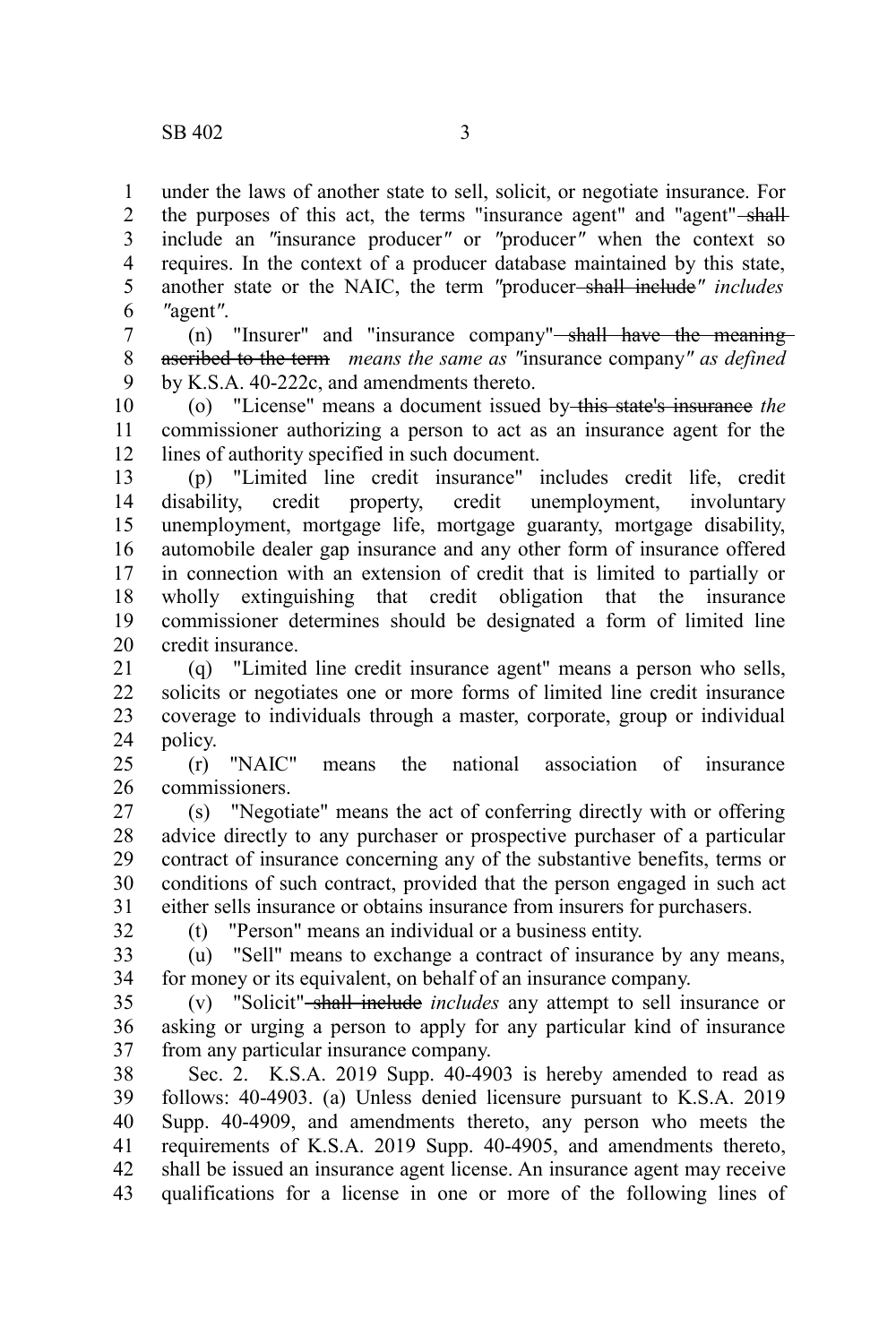authority: 1

(1) Life — *:* Insurance coverage on human lives including benefits of endowment and annuities, and may include benefits in the event of death or dismemberment by accident and benefits for disability income. 2 3 4

(2) Accident and health or sickness — *:* Insurance coverage for sickness, bodily injury or accidental death and may include benefits for disability income. 5 6 7

(3) Property — *:* Insurance coverage for the direct or consequential loss or damage to property of every kind. 8 9

(4) Casualty — *:* Insurance coverage against legal liability, including that for death, injury or disability or damage to real or personal property. 10 11

(5) Variable life and variable annuity products — *:* Insurance coverage provided under variable life insurance contracts, variable annuities or any other life insurance or annuity product that reflects the investment experience of a separate account. 12 13 14 15

(6) Personal lines — *:* Property and casualty insurance coverage sold primarily to an individual or family for noncommercial purposes. 16 17

18

(7) Credit — *:* Limited line credit insurance.

(8) Crop insurance — *:* Limited line insurance for damage to crops from unfavorable weather conditions, fire, lightning, flood, hail, insect infestation, disease or other yield-reducing conditions or any other peril subsidized by the federal crop insurance corporation, including multi-peril crop insurance. 19 20 21 22 23

(9) Title insurance — *:* Limited line insurance that insures titles to property against loss by reason of defective titles or encumbrances. 24 25

(10) Travel insurance — *:* Limited line insurance for personal risks incidental to planned travel, including, but not limited to: (A) Interruption or cancellation of trip or event; 26 27

28 29

(B) loss of baggage or personal effects;

30

(C) damages to accommodations or rental vehicles; or

(D) sickness, accident, disability or death occurring during travel. Travel insurance does not include major medical plans, which *that* provide comprehensive medical protection for travelers with trips lasting six months or longer, for example, persons working overseas including military personnel deployed overseas. 31 32 33 34 35

(11) Pre-need funeral insurance — *:* Limited line insurance that allows for the purchase of a life insurance or annuity contract by or on behalf of the insured solely to fund a pre-need contract or arrangement with a funeral home for specific services. 36 37 38 39

(12) Bail bond insurance — *:* Limited line insurance that provides surety for a monetary guarantee that an individual released from jail will be present in court at an appointed time. 40 41 42

(13) Self-service storage unit insurance — *:* Limited line insurance 43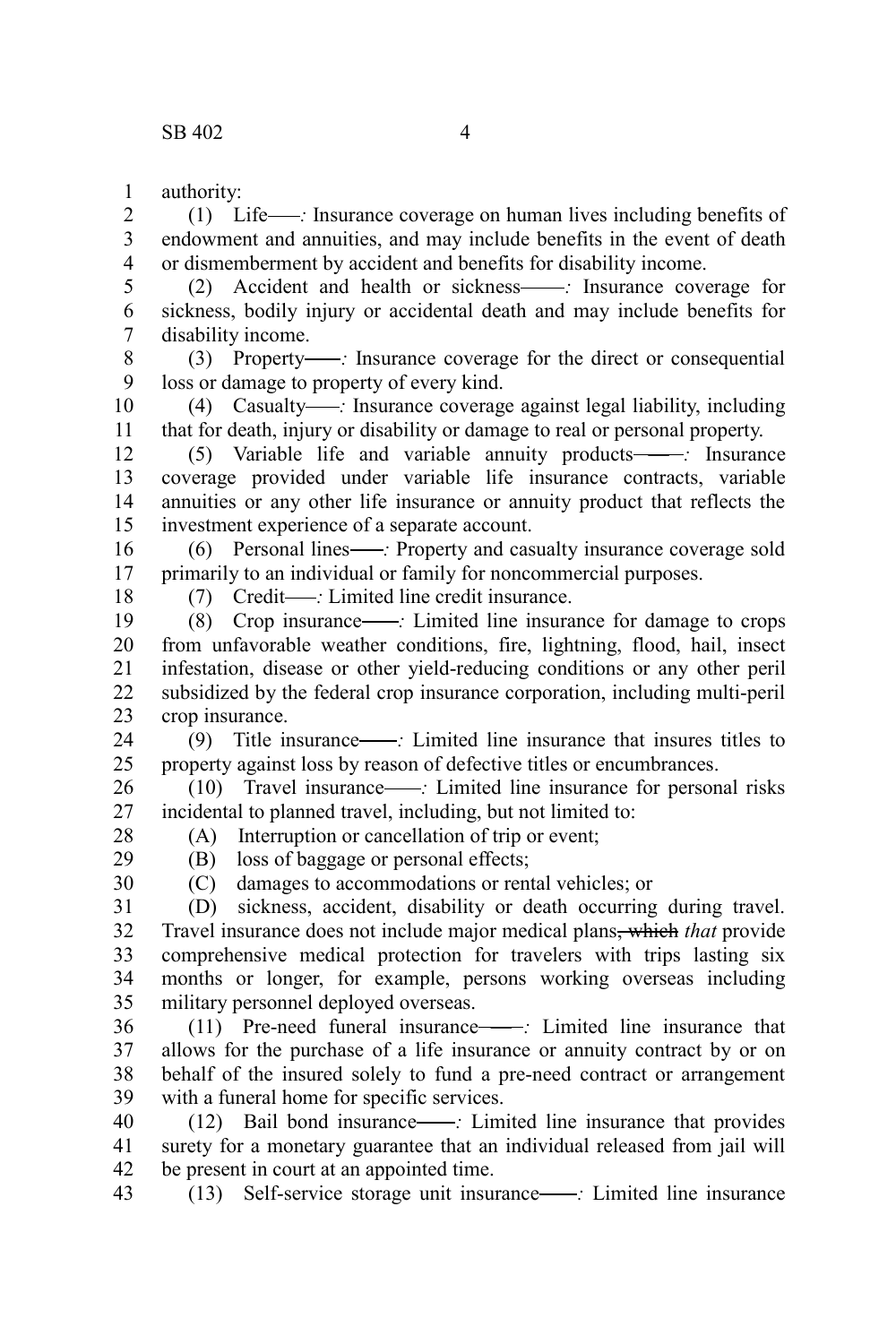relating to the rental of self-service storage units, including: 1

(A) Personal effects insurance that provides coverage to renters of storage units at the same facility for the loss of, or damage to, personal effects that occurs at the same facility during the rental period; and 2 3 4

(B) any other coverage that the commissioner may approve as meaningful and appropriate in connection with the rental of storage units. Such insurance may only be issued in accordance with section 1, and amendments thereto. 5 6 7 8

(14) Any other line of insurance permitted under the provisions of chapter 40 of the Kansas Statutes Annotated, and amendments thereto, and any rules and regulations promulgated thereunder. 9 10 11

(b) Unless suspended, revoked or refused renewal pursuant to K.S.A. 2019 Supp. 40-4909, and amendments thereto, an insurance agent license shall remain in effect as long as*:* 12 13 14

*(1)* Education requirements for resident individual agents are met by such insurance agent's biennial due date*;* 15 16

*(2) such insurance agent pays a biennial renewal application fee of \$4; and* 17 18

*(3) such insurance agent submits an application for renewal on a form prescribed by the commissioner*. 19 20

(c) On and after the effective date of this act: (1) Each licensed insurance agent who is an individual and holds a property or casualtyqualification, or both, or a personal lines qualification shall biennially obtain a minimum of 12 *24* C.E.C.s in courses certified as property and easualty which shall *that* include at least-one hour *three hours* of instruction in insurance ethics—which *that* also may include regulatory compliance. No more than-three *six* of the required C.E.C.s shall be in insurance agency management. 21 22 23 24 25 26 27 28

(2) Each licensed insurance agent who is an individual and holds a life, accident and health, or variable contracts qualification, or any combination thereof, shall biennially complete 12 C.E.C.s in courses certified as life, accident and health, or variable contracts which shall include at least one hour of instruction in insurance ethics which also may include regulatory compliance. No more than three of the required C.E.C.s shall be in insurance agency management. 29 30 31 32 33 34 35

(3) Each licensed insurance agent who is an individual and holds only a crop qualification shall biennially obtain a minimum of two C.E.C.s in courses certified as crop C.E.C.s under the property and casualty category. 36 37 38

(4)*(3)* Each licensed insurance agent who is an individual and is licensed only for title insurance shall biennially obtain a minimum of four C.E.C.s in courses certified by the board of abstract examiners as title C.E.C.s under the property and casualty category. 39 40 41 42

(5)*(4)* Each licensed insurance agent who is an individual and holds a 43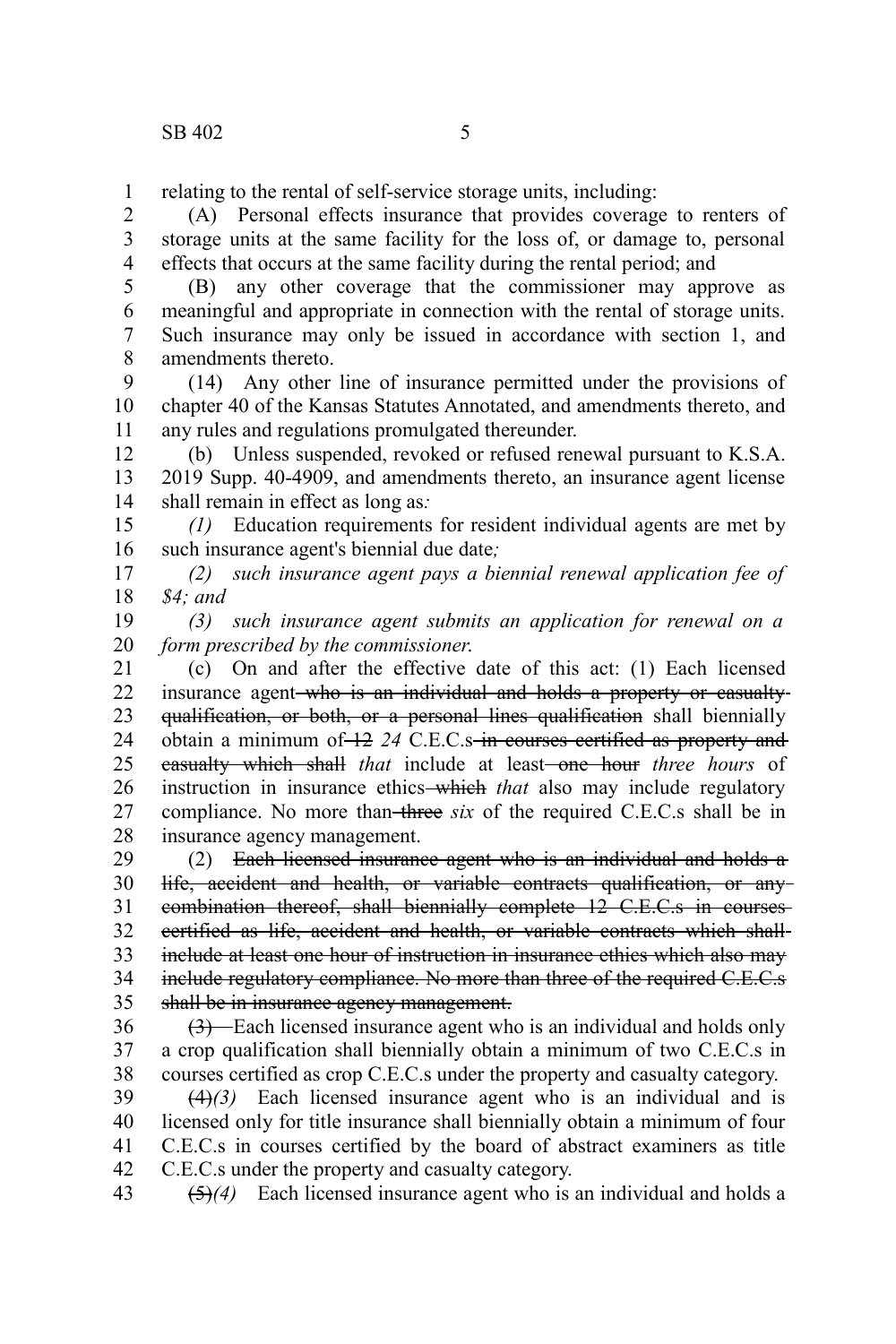life insurance license solely for the purpose of selling pre-need funeral insurance or annuity products shall file a report on or before such agent's biennial due date affirming that such agent transacted no other insurance business during the period covered by the report. Upon request of the commissioner, an agent shall provide certification from an officer of each insurance company which *that* has appointed such agent that the agent transacted no other insurance business during the period covered by the report. Agents who have offered to sell or sold only pre-need funeral insurance are exempt from the requirement to obtain C.E.C.s. 1 2 3 4 5 6 7 8 9

(6)*(5)* Each licensed insurance agent who is an individual and holds only a bail bond qualification is exempt from the requirement to obtain C.E.C.s. 10 11 12

(d) On and after the effective date of this act, each individualinsurance agent who holds a license with both a property or casualty qualification, or both, and a life, accident and health or variable contracts qualification, or any combination thereof, and who earns C.E.C.s from courses certified by the commissioner as qualifying for credit in any class, may apply, at such insurance agent's option, such C.E.C.s toward either the property or casualty continuing education requirement or to the life, accident and health or variable contracts continuing education requirement. However, no C.E.C. shall be applied to satisfy both the biennial property or casualty requirement, or both, and the biennial requirement for life, accident and health or variable contracts, or any combination thereof. 13 14 15 16 17 18 19 20 21 22 23 24

(e) An instructor of an approved subject shall be entitled to the same C.E.C. as a student completing the study. 25 26

(f)*(e)* (1) An individual insurance agent who has been licensed for more than one year, on or before such insurance agent's biennial due date, shall file a report with the commissioner certifying that such insurance agent has met the continuing education requirements for the previous biennium ending on such insurance agent's biennial due date. Each individual insurance agent shall maintain a record of all courses attended together with a certificate of attendance for the remainder of the biennium in which the courses were attended and the entire next succeeding biennium. 27 28 29 30 31 32 33 34 35

(2) If the required report showing proof of continuing education completion is not received by the commissioner by the individual insurance agent's biennial due date, such individual insurance agent's qualification and each and every corresponding license shall be suspended automatically for a period of 90 calendar days or until such time as the producer satisfactorily demonstrates completion of the continuing education requirement whichever is sooner. In addition the commissioner shall assess a penalty of \$100 for each license suspended. If such insurance 36 37 38 39 40 41 42 43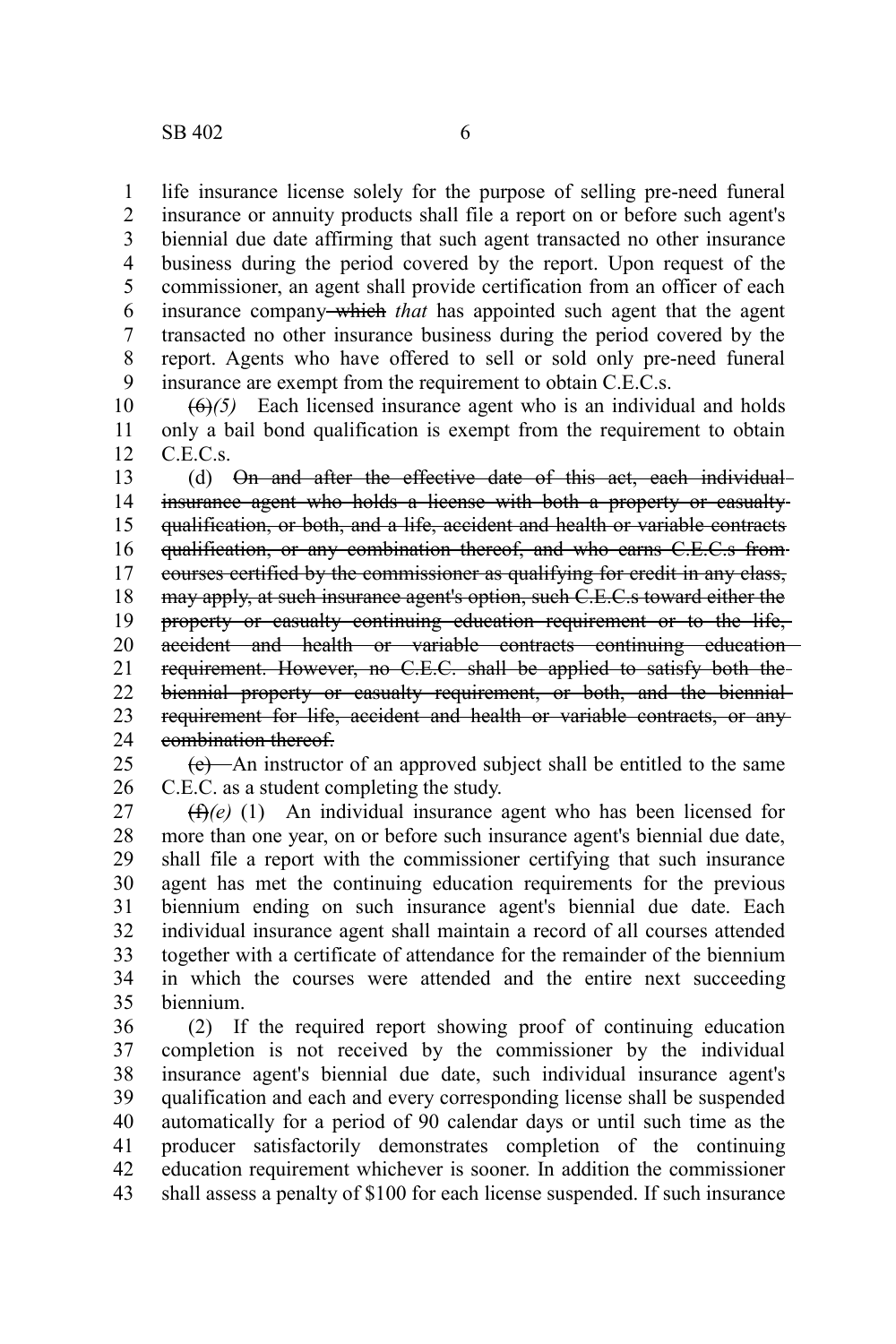agent fails to furnish to the commissioner the required proof of continuing education completion and the monetary penalty within 90 calendar days of such insurance agent's biennial due date, such individual insurance agent's qualification and each and every corresponding license shall expire on such insurance agent's biennial due date. If after more than three but less than 12 months from the date the license expired, the insurance agent wants to reinstate such insurance agent's license, such individual shall provide the required proof of continuing education completion and pay a reinstatement fee in the amount of \$100 for each license suspended. If after more than 12 months from the date an insurance agent's license has expired, such insurance agent wants to reinstate such insurance agent's license, such individual shall apply for an insurance agent's license, provide the required proof of continuing education completion and pay a reinstatement fee in the amount of \$100 for each license suspended. Upon receipt of a written application from such insurance agent claiming extreme hardship, the commissioner may waive any penalty imposed under this subsection. 1 2 3 4 5 6 7 8 9 10 11 12 13 14 15 16 17

(3) On and after the effective date of this act, any applicant for an individual insurance agent's license who previously held a license—which *that* expires on or after June 30, 2001, because of failure to meet continuing education requirements and who seeks to be relicensed shall provide evidence that appropriate C.E.C.s have been completed for the prior biennium. 18 19 20 21 22 23

(4) Upon receipt of a written application from an individual insurance agent, the commissioner, in cases involving medical hardship or military service, may extend the time within which to fulfill the minimum continuing educational requirements for a period of not to exceed 180 days. 24 25 26 27 28

(5) This section shall not apply to any inactive insurance agent during the period of such inactivity. For the purposes of this paragraph, "inactive period" or "period of inactivity" shall mean *means* a continuous period of time of not less than two years and not more than four years starting from the date inactive status is granted by the commissioner. Before returning to active status, such inactive insurance agent shall: 29 30 31 32 33 34

(A) File a report with the commissioner certifying that such agent has met the continuing education requirement; and 35 36

(B) pay the renewal fee. If the required proof of continuing education completion and the renewal fee is not furnished at the end of the inactive period, such individual insurance agent's qualification and each and every corresponding license shall expire at the end of the period of inactivity. For issuance of a new license, the individual shall apply for a license and pass the required examination. 37 38 39 40 41 42

(6) Any individual who allows such individual's insurance agent 43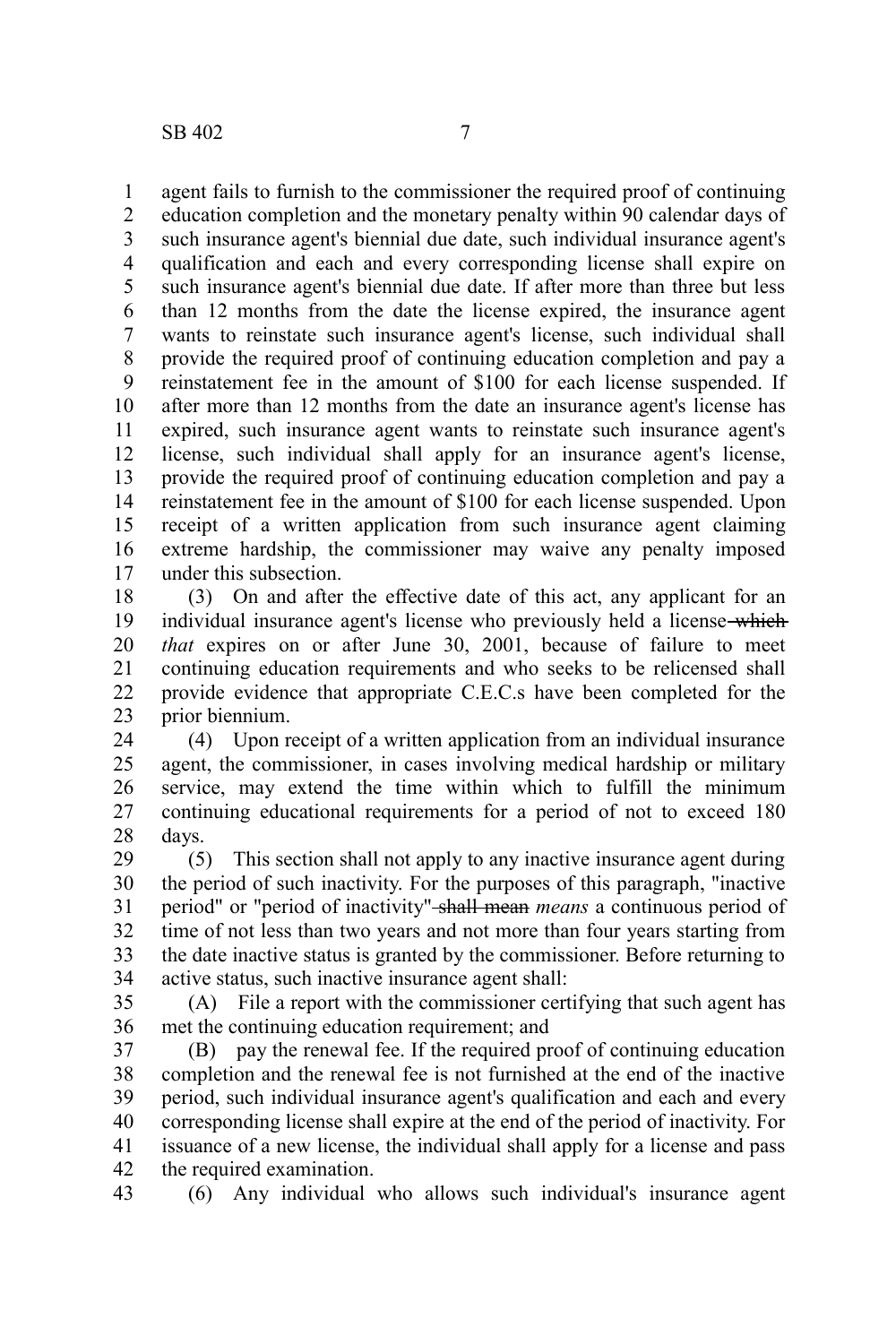license in this state and all other states in which such individual is licensed 1

as an insurance agent to expire for a period of four or more consecutive 2

years, shall apply for a new insurance agent license and pass the required examination. 3 4

 $\left(\frac{g}{g}\right)(f)(1)$  Each course, program of study, or subject shall be submitted to and certified by the commissioner in order to qualify for purposes of continuing education. 5 6 7

(2) Each request for certification of any course, program of study or subject shall contain the following information: 8 9 10

(A) The name of the provider or provider organization;

(B) the title of such course, program of study or subject;

(C) the date the course, program of study or subject will be offered;

(D) the location where the course, program of study or subject will be offered; 13 14

(E) an outline of each course, program of study or subject including a schedule of times when such material will be presented; 15 16

(F) the names and qualifications of instructors;

(G) the number of C.E.C.s requested;

(H) a nonrefundable C.E.C. qualification fee in the amount of \$50 per course, program of study or subject or \$250 per year for all courses, programs of study or subjects submitted by a specific provider or provider organization; and 19 20 21 22

23

11 12

17 18

- (I) a nonrefundable annual provider fee of \$100.
- (3) Upon receipt of such information, the commissioner shall grant or deny certification of any submitted course, program of study or subject as an approved subject, program of study or course and indicate the number of C.E.C.s that will be recognized for each approved course, program of study or subject. Each approved course, program of study or subject shall be assigned by the commissioner to one or both of the following classes: 24 25 26 27 28 29
- 30
- (A) Property and casualty; or

(B) life insurance, including annuity and variable contracts, and accident and health insurance. 31 32

(4) Each course, program of study or subject shall have a value of at least one C.E.C. 33 34

(5) *(A)* Each provider seeking approval of a course, program of study or subject for continuing education credit shall issue or cause to be issued to each person who attends a course, program of study or subject offered by such provider a certificate of attendance. The certificate shall be signed by either the instructor who presents the course, program of study or course or such provider's authorized representative. Each provider shall maintain a list of all individuals who attend courses offered by such provider for continuing education credit for the remainder of the biennium in which the courses are offered and the entire next succeeding biennium. 35 36 37 38 39 40 41 42 43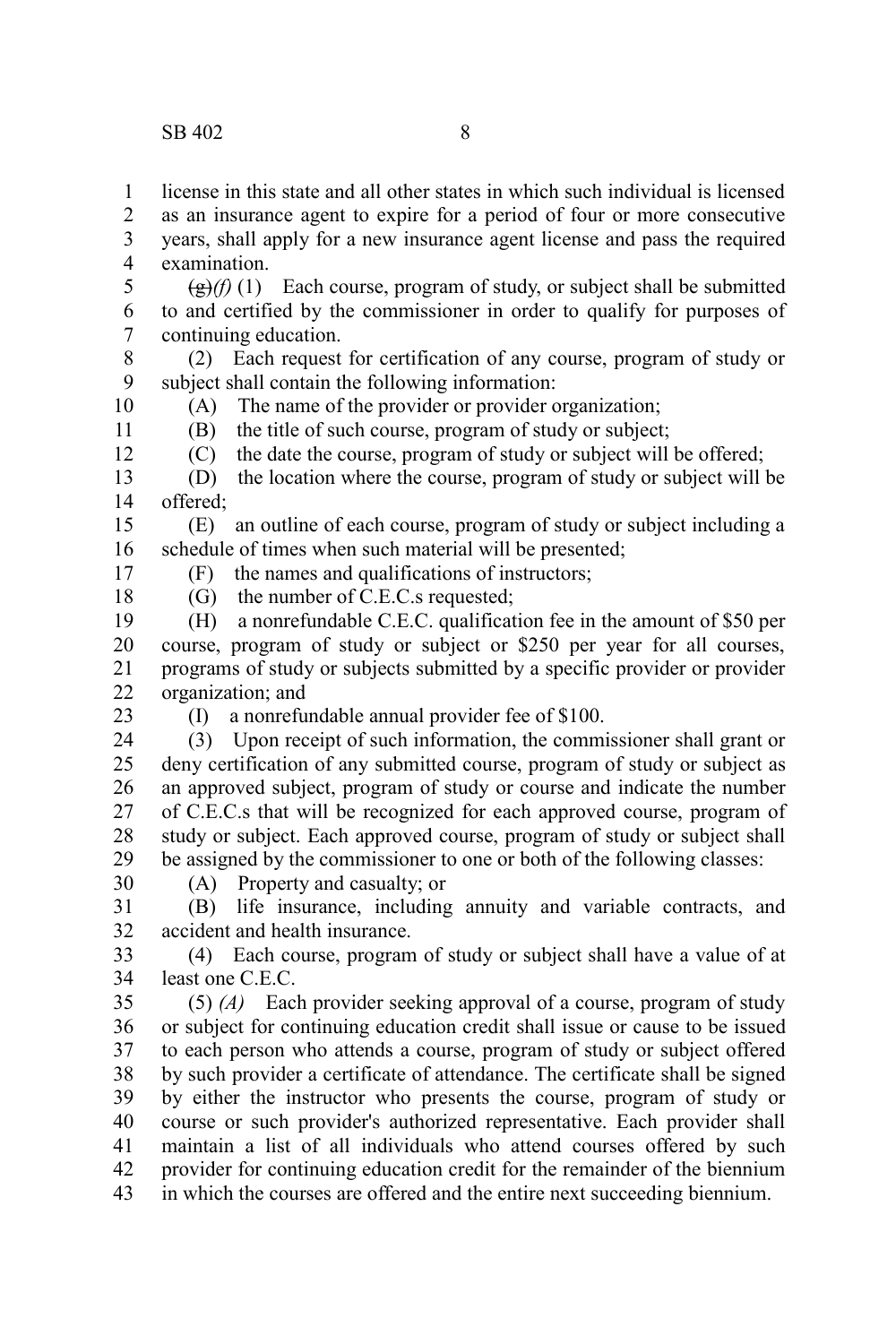*(B)* The commissioner shall accept, without substantive review, any course, program of study or subject submitted by a provider which *that* has been approved by the insurance supervisory authority of any other state or territory accredited by the NAIC. The commissioner may disapprove any individual instructor or provider who has been the subject of disciplinary proceedings or who has otherwise failed to comply with any other state's or territory's laws or regulations. 1 2 3 4 5 6 7

(6) The commissioner may grant or approve any specific course, program of study or course that has appropriate merit, such as any course, programs of study or course with broad national or regional recognition, without receiving any request for certification. The fee prescribed by subsection $\left(\frac{g}{g}\right)$  (f)(2) shall not apply to any approval granted pursuant to this provision. 8 9 10 11 12 13

(7) The C.E.C. value assigned to any course, program of study or subject, other than a correspondence course, computer based training, interactive internet study training or other course pursued by independent study, shall in no way be contingent upon passage or satisfactory completion of any examination given in connection with such course, program of study or subject. The commissioner shall establish, by rules and regulations criteria for determining acceptability of any method used for verification of the completion of each stage of any computer based or interactive internet study training. Completion of any computer based training or interactive internet study training shall be verified in accordance with a method approved by the commissioner. 14 15 16 17 18 19 20 21 22 23 24

 $\left(\frac{h}{g}\right)$  Upon request, the commissioner shall provide a list of all approved continuing education courses currently available to the public. 25 26

 $\left(\frac{1}{h}\right)$  An individual insurance agent who independently studies an insurance course, program of study or subject which *that* is not an agent's examination approved by the commissioner and who passes an independently monitored examination, shall receive credit for the C.E.C.s assigned by the commissioner as recognition for the approved subject. No other credit shall be given for independent study. 27 28 29 30 31 32

 $\Theta(i)$  Any licensed individual insurance agent who is unable to comply with license renewal procedures due to military service or some other extenuating circumstances may request a waiver of those procedures from the commissioner. Such agent may also request from the commissioner a waiver of any examination requirement or any other fine or sanction imposed for failure to comply with renewal procedures. 33 34 35 36 37 38

Sec. 3. K.S.A. 2019 Supp. 40-4905 is hereby amended to read as follows: 40-4905. (a) Subject to the provisions of K.S.A. 2019 Supp. 40- 4904, and amendments thereto, it shall be unlawful for any person to sell, solicit or negotiate any insurance within this state unless such person has been issued a license as an insurance agent in accordance with this act. 39 40 41 42 43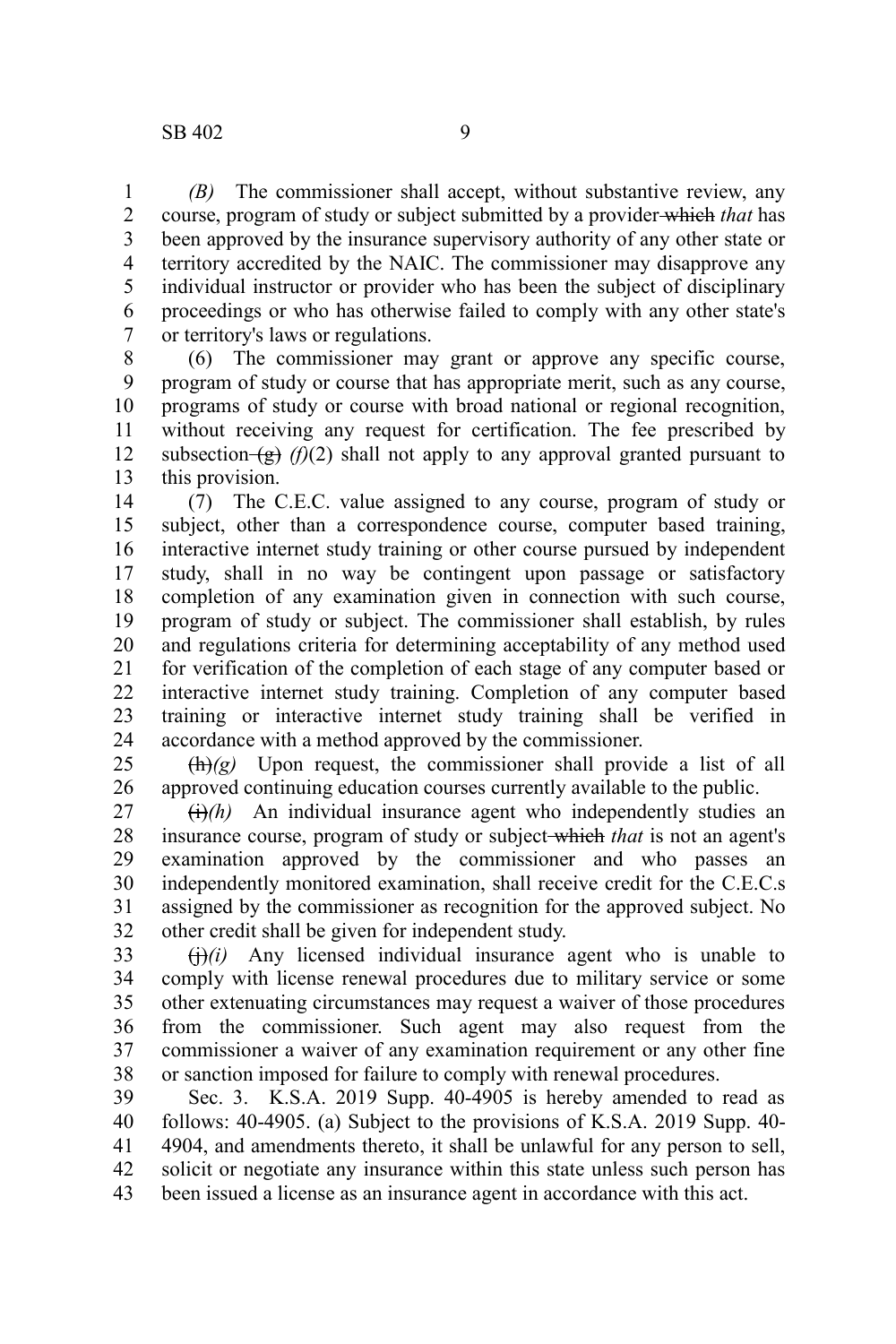## SB 402 10

(b) Any person applying for a resident insurance agent license shall make application on a form prescribed by the commissioner. The applicant shall declare under penalty of perjury that the statements made in the application are true, correct and complete to the best of the applicant's knowledge and belief. Before approving the application, the commissioner shall determine that the applicant: 1 2 3 4 5 6

7

11

(1) Is at least 18 years of age;

(2) has not committed any act that is grounds for denial pursuant to this section or suspension or revocation pursuant to K.S.A. 2019 Supp. 40- 4909, and amendments thereto; 8 9 10

(3) has paid a nonrefundable fee in the amount of \$30; and

(4) has successfully passed the examination for each line of authority for which the applicant has applied. 12 13

(c) If the applicant is a business entity, then*, in addition to those determinations required by subsection (a), the commissioner shall-make* the following additional determinations in addition to those required by subsection (a): 14 15 16 17

(1) *also determine* the name and address of a licensed agent who shall be responsible for the business entity's compliance with the insurance laws of this state and the rules and regulations promulgated thereunder; 18 19 20

(2) that each officer, director, partner and employee of the business entity who acts as an insurance agent is licensed as an insurance agent; 21 22

(3) that the business entity has disclosed to the department all of its officers, directors and partners whether or not such officers, directors, partners and employees are licensed as insurance agents; and 23 24 25

(4) that the business entity has disclosed to the department each officer, director, partner and employee who is licensed as an insurance agent. 26 27 28

(d) Any business entity which acts as an insurance agent and holds a direct agency appointment from an insurance company shall be required to obtain an insurance agent license. 29 30 31

 $\left(\frac{e}{e}\right)$  The commissioner may require the applicant to furnish any document or other material reasonably necessary to verify the information contained in an application. 32 33 34

(f)*(e)* Each insurer that sells, solicits or negotiates any form of limited line credit insurance shall provide a program of instruction that may be approved by the commissioner to each individual employed by or acting on behalf of such insurer to sell, solicit or negotiate limited line credit insurance. 35 36 37 38 39

 $(g)$  (1) Each licensed insurance agent shall notify the commissioner of any officer, director, partner or employee of such insurance agent who: (A) Is licensed as an individual insurance agent; and 40 41 42

(B) was not disclosed in such insurance agent's application for a 43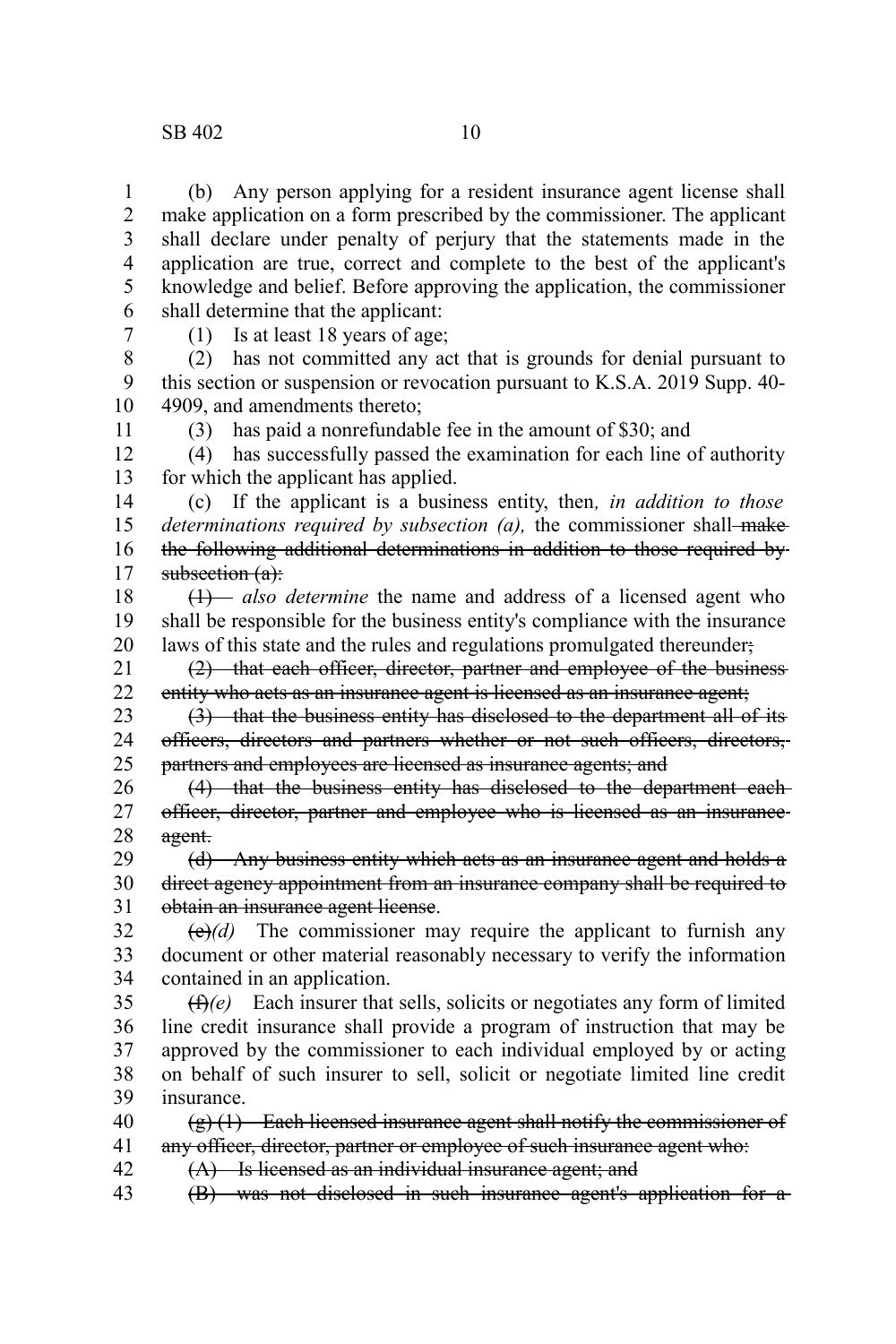license or any renewal thereof. 1

(2) Each licensed insurance agent shall notify the commissioner of any of its officers, directors, partners or employees who: 2 3

(A) Have terminated such relationship as an officer, director, partner or employee of such insurance agent; and 4 5

(B) has been previously disclosed in such insurance agent's application for a license or any renewal thereof. 6 7

(3) Each licensed insurance agent shall notify the commissioner within 30 working days of occurrence of any event required to be reported under paragraphs (1) or (2) of this subsection. Failure to provide the commissioner with the information required by this subsection shall subject the licensee to a monetary penalty of \$10 per day for each working day the required information is late subject to a maximum of \$50 per person per licensing year. 8 9 10 11 12 13 14

*(f) (1) Each person or entity licensed in this state as an insurance agent shall report the following to the commissioner within 30 days of occurrence:* 15 16 17

*(A) Each disciplinary action on the agent's license or licenses by the insurance regulatory agency of any other state or territory of the United States;* 18 19 20

*(B) each disciplinary action on an occupational license held by the licensee, other than an insurance agent's license, by the appropriate regulatory authority of this or any other jurisdiction;* 21 22 23

*(C) each judgment or injunction entered against the licensee on the basis of conduct involving fraud, deceit or misrepresentation, or a violation of any insurance law;* 24 25 26

*(D) all details of any conviction of a misdemeanor or felony. The details shall include the name of the arresting agency, the location and date of the arrest, the nature of the charge or charges, the court in which the case was tried and the disposition rendered by the court. Minor traffic violations may be omitted;* 27 28 29 30 31

*(E) each change in name. If the change of name is effected by court order, a copy of the court order shall be furnished to the commissioner;* 32 33

*(F) each change in residence or mailing address, email address or telephone number;*  34 35

*(G) each change in the name or address of the agency with which the agent is associated; and* 36 37

*(H) each termination of a business relationship with an insurer if the termination is for cause, including the reason for the termination of the business relationship with such insurer.* 38 39 40

*(2) Each person or entity licensed in this state as an insurance agent shall provide to the commissioner, upon request, a current listing of company affiliations and affiliated insurance agents.* 41 42 43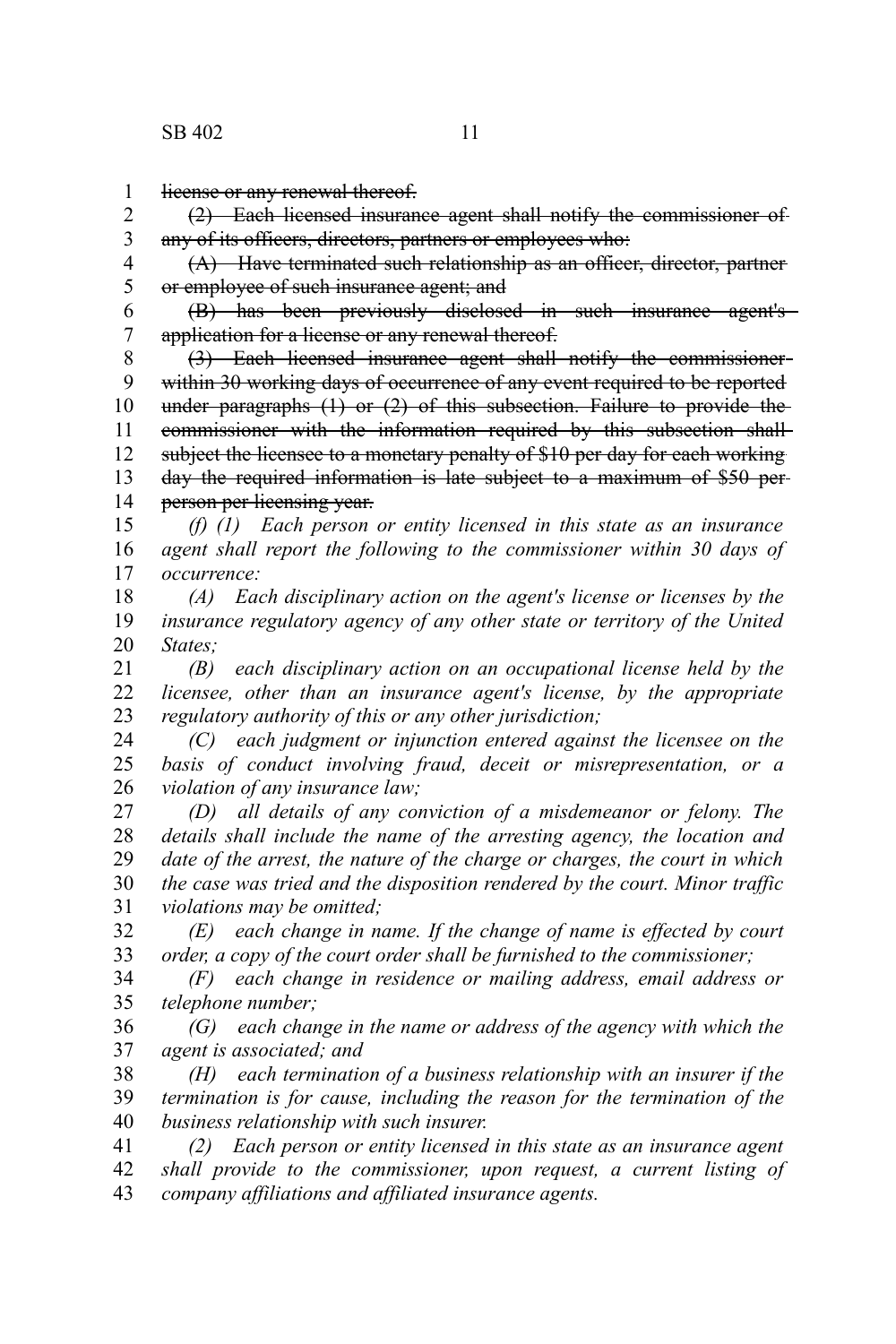*(3) Each business entity licensed in this state as an insurance agent shall report each change in legal or mailing address, email address and telephone number to the commissioner within 30 days of occurrence.* 1 2 3

*(4) Each business entity licensed in this state as an insurance agent shall report each change in the name and address of the licensed agent who shall be responsible for the business entity's compliance with the insurance laws of this state to the commissioner within 30 days of occurrence.* 4 5 6 7 8

 $\frac{h(x)}{g}$  Any applicant whose application for a license is denied shall be given an opportunity for a hearing in accordance with the provisions of the Kansas administrative procedure act. 9 10 11

 $\left(\frac{1}{i}\right)$ *(h)* (1) The commissioner may require a person applying for a resident insurance agent license to be fingerprinted and submit to a state and national criminal history record check. The fingerprints shall be used to identify the applicant and to determine whether the applicant has a record of criminal arrests and convictions in this state or other jurisdictions. The commissioner is authorized to submit the fingerprints to the Kansas bureau of investigation and the federal bureau of investigation for a state and national criminal history record check. Local and state law enforcement officers and agencies shall assist the commissioner in the taking and processing of fingerprints of applicants and shall release all records of an applicant's arrests and convictions to the commissioner. 12 13 14 15 16 17 18 19 20 21 22

(2) The commissioner may conduct, or have a third party conduct, a background check on a person applying for a resident insurance agent license. 23 24 25

(3) Whenever the commissioner requires fingerprinting, a background check, or both, any associated costs shall be paid by the applicant. 26 27 28

(4) The commissioner may use the information obtained from a background check, fingerprinting and the applicant's criminal history only for purposes of verifying the identification of any applicant and in the official determination of the fitness of the applicant to be issued a license as an insurance agent in accordance with this act. 29 30 31 32 33

(5) A person applying for a resident insurance agent license who has been fingerprinted and has submitted to a state and national criminal history record check within the past 12 months in connection with the successful issuance or renewal of any other state-issued license may submit proof of such good standing to the commissioner in lieu of submitting to the fingerprinting and criminal history record checks described in subsections  $\overrightarrow{(h)}(h)(1)$  and  $\overrightarrow{(h)}(h)(2)$ . 34 35 36 37 38 39 40

Sec. 4. K.S.A. 2019 Supp. 40-4909 is hereby amended to read as follows: 40-4909. (a) The commissioner may deny, suspend, revoke or refuse renewal of any license issued under this act if the commissioner 41 42 43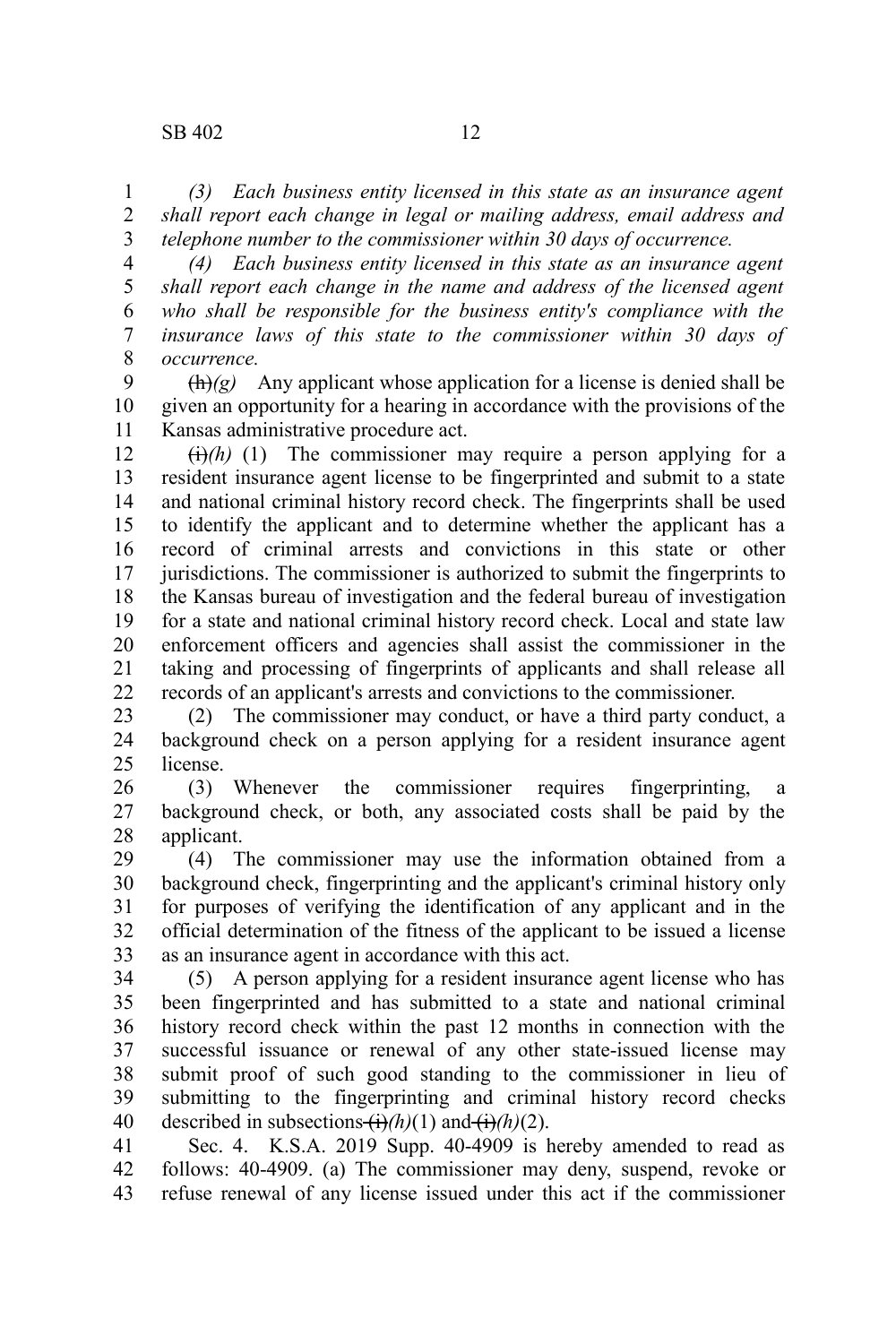finds that the applicant or license holder has: 1

(1) Provided incorrect, misleading, incomplete or untrue information in the license application. 2 3

(2) Violated:

(A) Any provision of chapter 40 of the Kansas Statutes Annotated, and amendments thereto, or any rule *rules* and regulation *regulations* promulgated thereunder; 5 6 7

8  $\mathbf{Q}$ 

4

(B) any subpoena or order of the commissioner;

(C) any insurance law or regulation of another state; or

(D) any subpoena or order issued by the regulatory official for insurance in another state. 10 11

(3) Obtained or attempted to obtain a license under this act through misrepresentation or fraud. 12 13

(4) Improperly withheld, misappropriated or converted any moneys or properties received in the course of doing insurance business. 14 15

(5) Intentionally misrepresented the provisions, terms and conditions of an actual or proposed insurance contract or application for insurance. 16 17

18

(6) Been convicted of a misdemeanor or felony.

(7) Admitted to or been found to have committed any insurance unfair trade practice or fraud in violation of K.S.A. 40-2404, and amendments thereto. 19 20 21

(8) Used any fraudulent, coercive, or dishonest practice, or demonstrated any incompetence, untrustworthiness or financial irresponsibility in the conduct of business in this state or elsewhere.  $22$ 23 24

(9) Had an insurance agent license, or its equivalent, denied, suspended or revoked in any other state, district or territory.  $25$ 26

(10) Forged another person's name to an application for insurance or to any document related to an insurance transaction. 27 28

(11) Improperly used notes or any other reference material to complete an examination for an insurance license issued under this act. 29 30

(12) Knowingly accepted insurance business from an individual who is not licensed. 31 32

(13) Failed to comply with any administrative or court order imposing a child support obligation upon the applicant or license holder. 33 34

(14) Failed to pay any state income tax or comply with any administrative or court order directing payment of state income tax. 35 36

(15) Rebated the whole or any part of any insurance premium or offered in connection with the presentation of any contract of insurance any other inducement not contained in the contract of insurance. 37 38 39

(16) Made any misleading representation or incomplete comparison of policies to any person for the purposes of inducing or tending to induce such person to lapse, forfeit or surrender such person's insurance then in force. 40 41 42 43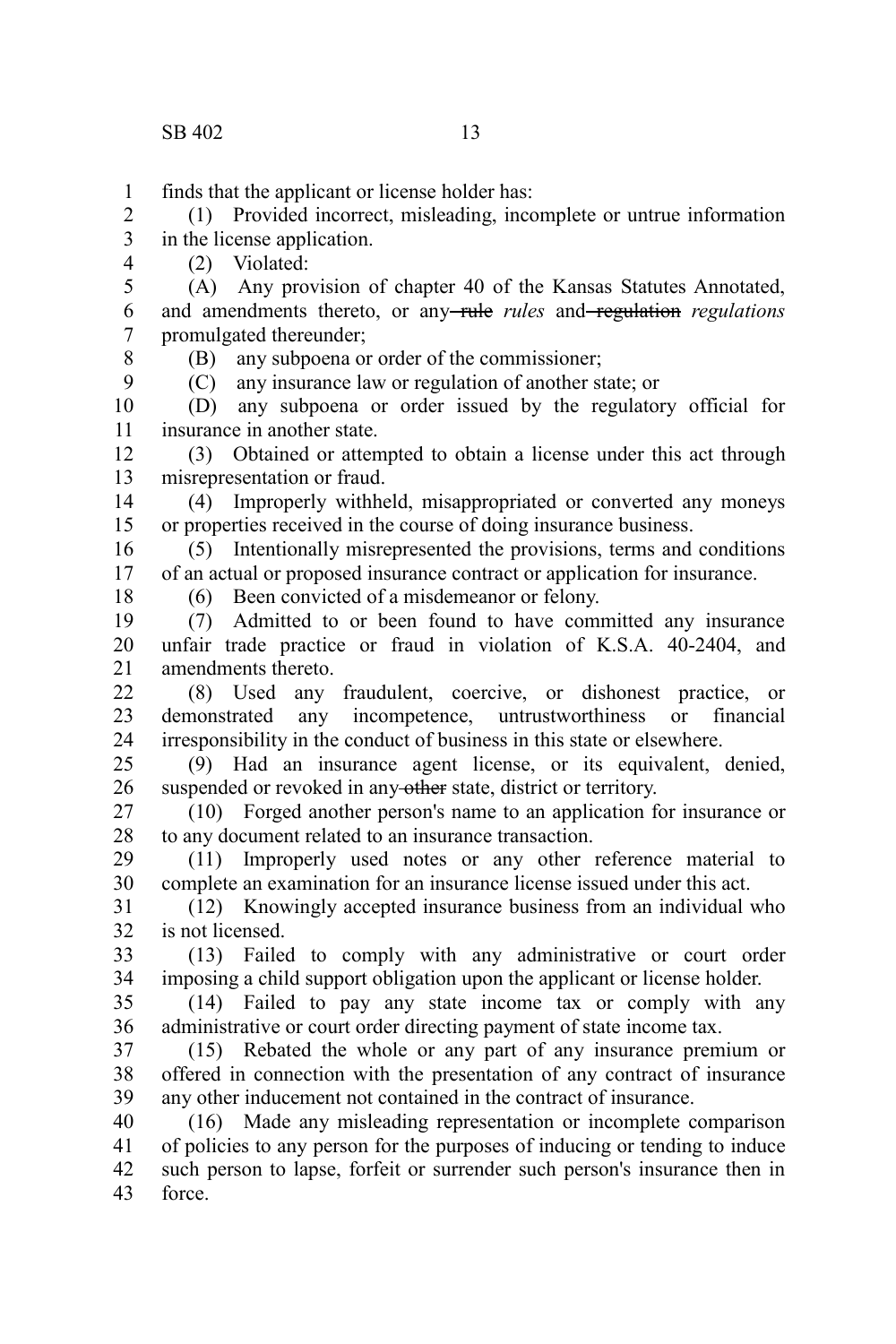*(17) Failed to respond to an inquiry from the commissioner within 15 business days.* 1 2

(b) In addition, the commissioner may *deny,* suspend, revoke or refuse renewal of any license issued under this act if the commissioner finds that the interests of the insurer or the insurable interests of the public are not properly served under such license. 3 4 5 6

(c) *(1) In determining whether to grant or renew a license, the commissioner shall consider the:* 7 8

*(A) Applicant's age at the time of the conduct;* 9

*(B) recency of the conduct;* 10

- *(C) reliability of the information concerning the conduct;* 11
- *(D) seriousness of the conduct;* 12

*(E) factors underlying the conduct;* 13

*(F) cumulative effect of the conduct or information;* 14

*(G) evidence of rehabilitation;*  15

*(H) applicant's social contributions since the conduct;* 16

*(I) applicant's candor in the application process; and* 17

*(J) materiality of any omissions or misrepresentations.* 18

*(2) In determining whether to reinstate or grant to an applicant a license that has been revoked, the commissioner shall consider the:* 19 20

*(A) Present moral fitness of the applicant;* 21

*(B) demonstrated consciousness by the applicant of the wrongful conduct and disrepute that the conduct has brought to the insurance profession;* 22 23 24

*(C) extent of the applicant's rehabilitation;* 25

*(D) seriousness of the original conduct;* 26

*(E) applicant's conduct subsequent to discipline;* 27

*(F) amount of time that has elapsed since the original discipline;* 28

*(G) applicant's character, maturity and experience at the time of revocation; and*  29 30

*(H) applicant's present competence and skills in the insurance industry.* 31 32

*(d)* Any action taken under this section which *that* affects any license or imposes any administrative penalty shall be taken only after notice and an opportunity for a hearing conducted in accordance with the provisions of the Kansas administrative procedures act. 33 34 35 36

 $(d)$ (e) The license of any business entity may be suspended, revoked or refused renewal if the insurance commissioner finds that any violation committed by an individual licensee employed by or acting on behalf of such business entity was known by or should have been known by one or more of the partners, officers or managers acting on behalf of the business entity and: 37 38 39 40 41 42

43

(1) Such violation was not reported to the insurance commissioner by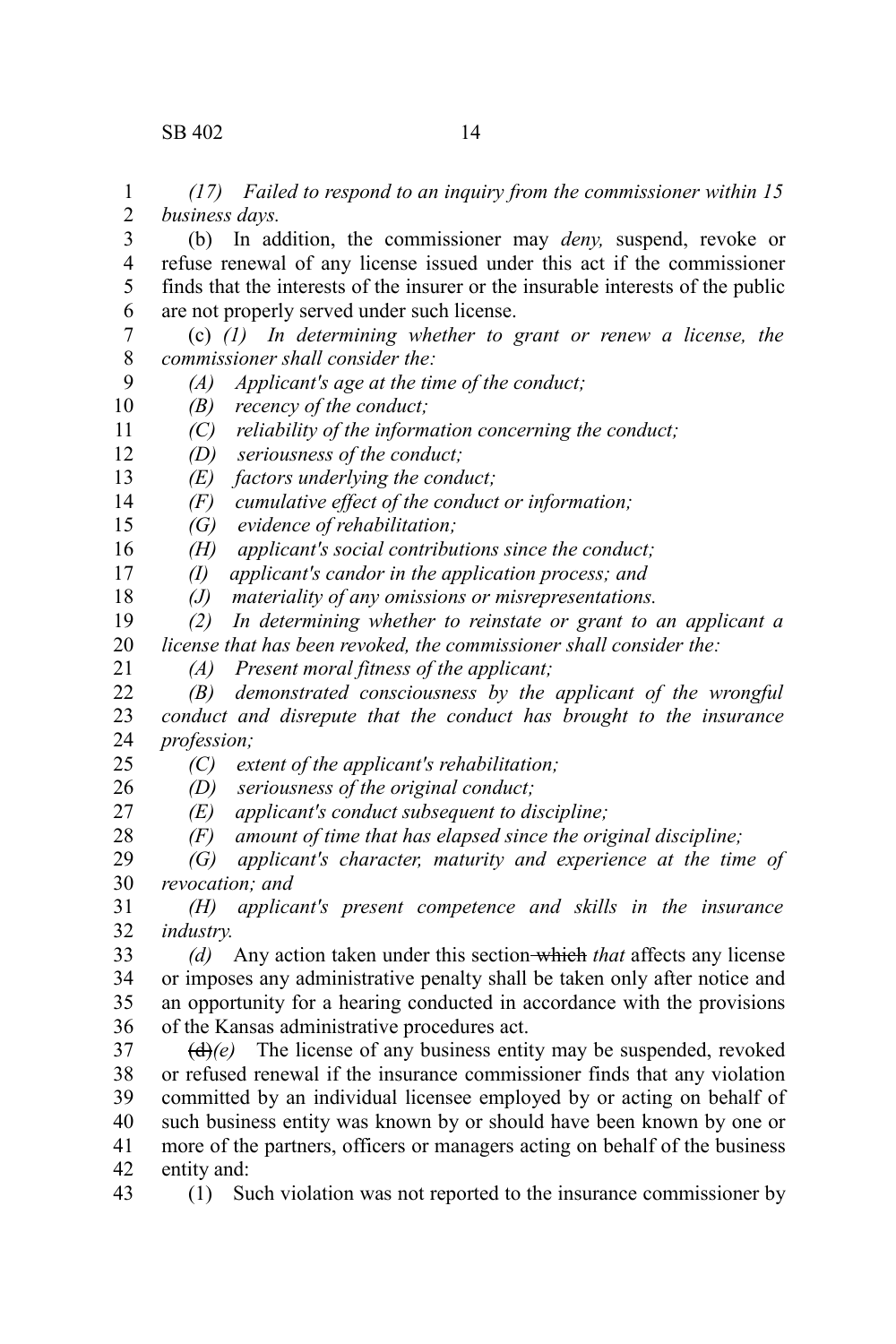such business entity; or 1

(2) such business entity failed to take any corrective action.

(e)*(f)* None of the following actions shall deprive the commissioner of any jurisdiction or right to institute or proceed with any disciplinary proceeding against such license, to render a decision suspending, revoking or refusing to renew such license, or to establish and make a record of the facts of any violation of law for any lawful purpose: 3 4 5 6 7

8

11

2

(1) The imposition of an administrative penalty under this section;

(2) the lapse or suspension of any license issued under this act by operation of law; 9 10

(3) the licensee's failure to renew any license issued under this act; or

(4) the licensee's voluntary surrender of any license issued under this act. No such disciplinary proceeding shall be instituted against any licensee after the expiration of two years from the termination of the license. 12 13 14 15

(f)*(g)* Whenever the commissioner imposes any administrative penalty or denies, suspends, revokes or refuses renewal of any license pursuant to subsection (a), any costs incurred as a result of conducting an administrative hearing authorized under the provisions of this section shall be assessed against the person who is the subject of the hearing or any business entity represented by such person who is the party to the matters giving rise to the hearing. As used in this subsection, "costs" shall include witness fees, mileage allowances, any costs associated with the reproduction of documents which become a part of the hearing record and the expense of making a record of the hearing. 16 17 18 19 20 21 22 23 24 25

 $\left(\frac{g}{g}\right)$  No person whose license as an agent or broker had been suspended or revoked shall be employed by any insurance company doing business in this state either directly, indirectly, as an independent contractor or otherwise to negotiate or effect contracts of insurance, suretyship or indemnity or perform any act toward the solicitation of or transaction of any business of insurance during the period of such suspension or revocation. 26 27 28 29 30 31 32

 $\frac{(\mathbf{h})}{i}$  In lieu of taking any action under subsection (a), the commissioner may: 33 34

35

(1) Censure the person; or

(2) issue an order imposing an administrative penalty up to a maximum of \$500 for each violation but not to exceed \$2,500 for the same violation occurring within any six consecutive calendar months from the date of the original violation unless such person knew or should have known that the violative act could give rise to disciplinary action under subsection (a). If such person knew or reasonably should have known the violative act could give rise to any disciplinary proceeding authorized by subsection (a), the commissioner may impose a penalty up to a maximum 36 37 38 39 40 41 42 43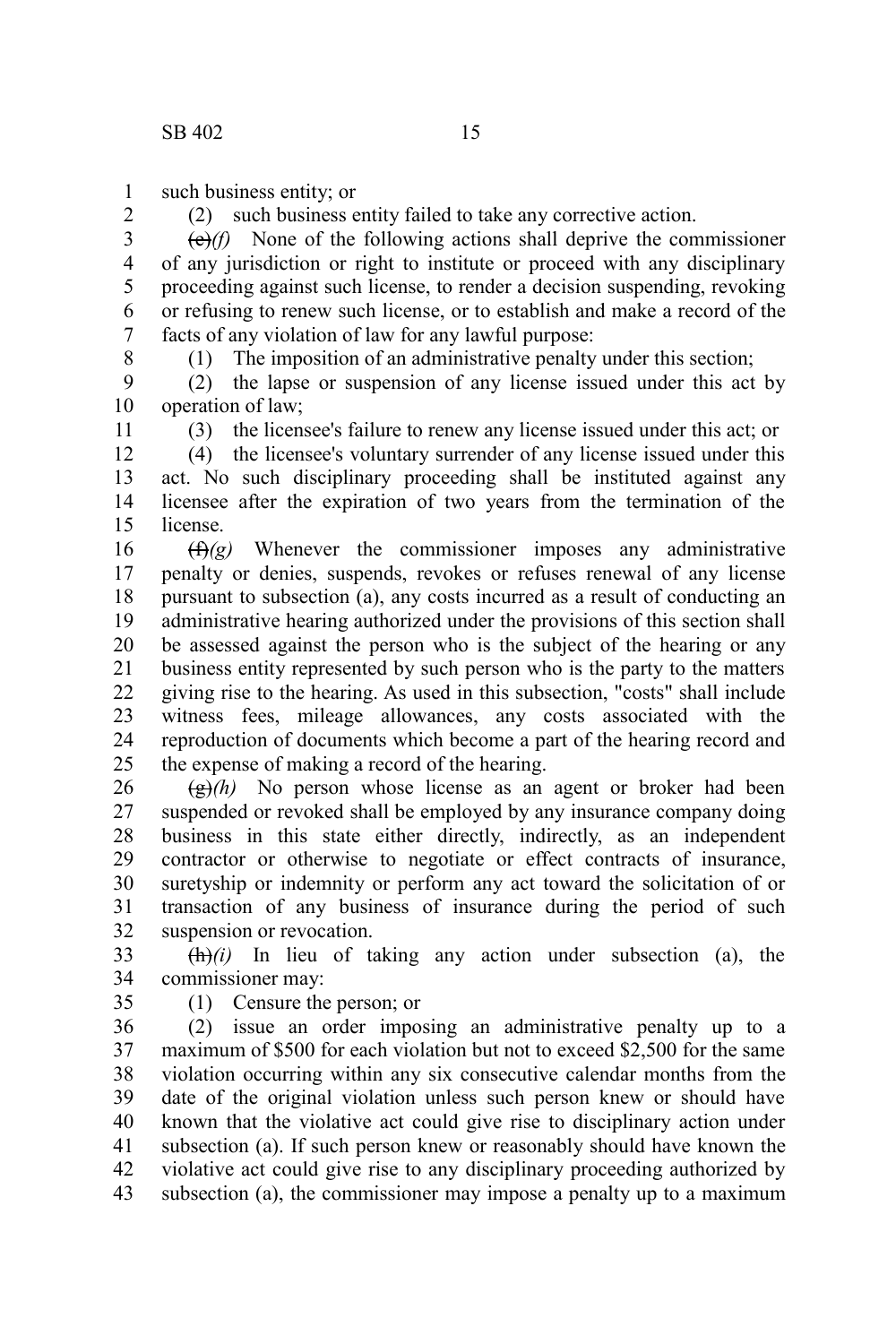of \$1,000 for each violation but not to exceed \$5,000 for the same violation occurring within any six consecutive calendar months from the date of the imposition of the original administrative penalty. 1 2 3

*(j) (1) An applicant to whom a license has been denied after a hearing shall not apply for a license again until after the expiration of a period of one year from the date of the commissioner's order or such other period of time as the commissioner may prescribe in the order.*  4 5 6 7

*(2) A licensee whose license was revoked shall not apply for a license again until after the expiration of a period of five years from the date of the commissioner's order or such other period of time as the commissioner may prescribe in the order or revocation.* 8 9 10 11

Sec. 5. K.S.A. 2019 Supp. 40-4912 is hereby amended to read as follows: 40-4912. (a) Any company authorized to transact business in this state may, upon determining that the insurance agent is of good business reputation and, if an individual, has had experience in insurance or will immediately receive a course of instruction in insurance and on the policies and policy forms of such company, appoint such insurance agent as the insurance agent of the company under the license in effect for the insurance agent. The appointment shall be made on a form prescribed by the commissioner. Such form shall be sent to the commissioner within 30 days of the date the company appoints such insurance agent. A nonrefundable appointment or certification fee set forth in K.S.A. 40-252, and amendments thereto, shall be paid in accordance with the billing procedures established by the commissioner. Such procedures shall require payment of the fees annually, based on the number of insurance agents appointed during the calendar year preceding the return. The certification fees required by K.S.A. 40-252, and amendments thereto, shall be due for all insurance agents appointed by the company during the preceding calendar year, irrespective of the number of months the insurance agent was appointed for that year. The certification fee shall not be returned for any reason, and failure of the company to certify an insurance agent within 30 working days of such insurance agent's appointment shall subject the company to a penalty of not more than \$25 per calendar day from the date the appropriate return was required from the date of appointment to the date proper certification is recorded by the insurance department. 12 13 14 15 16 17 18 19 20 21 22 23 24 25 26 27 28 29 30 31 32 33 34 35

(b) Certification of other than an individual insurance agent will automatically include each licensed insurance agent who is an officer, director, partner, employee or otherwise legally associated with the corporation, association, partnership or other legal entity appointed by the company. The required annual certification fee shall be paid for each licensed insurance agent certified by the company and the prescribed reporting form shall be returned at the same time the company files its tax returns as required by K.S.A. 40-252, and amendments thereto. 36 37 38 39 40 41 42 43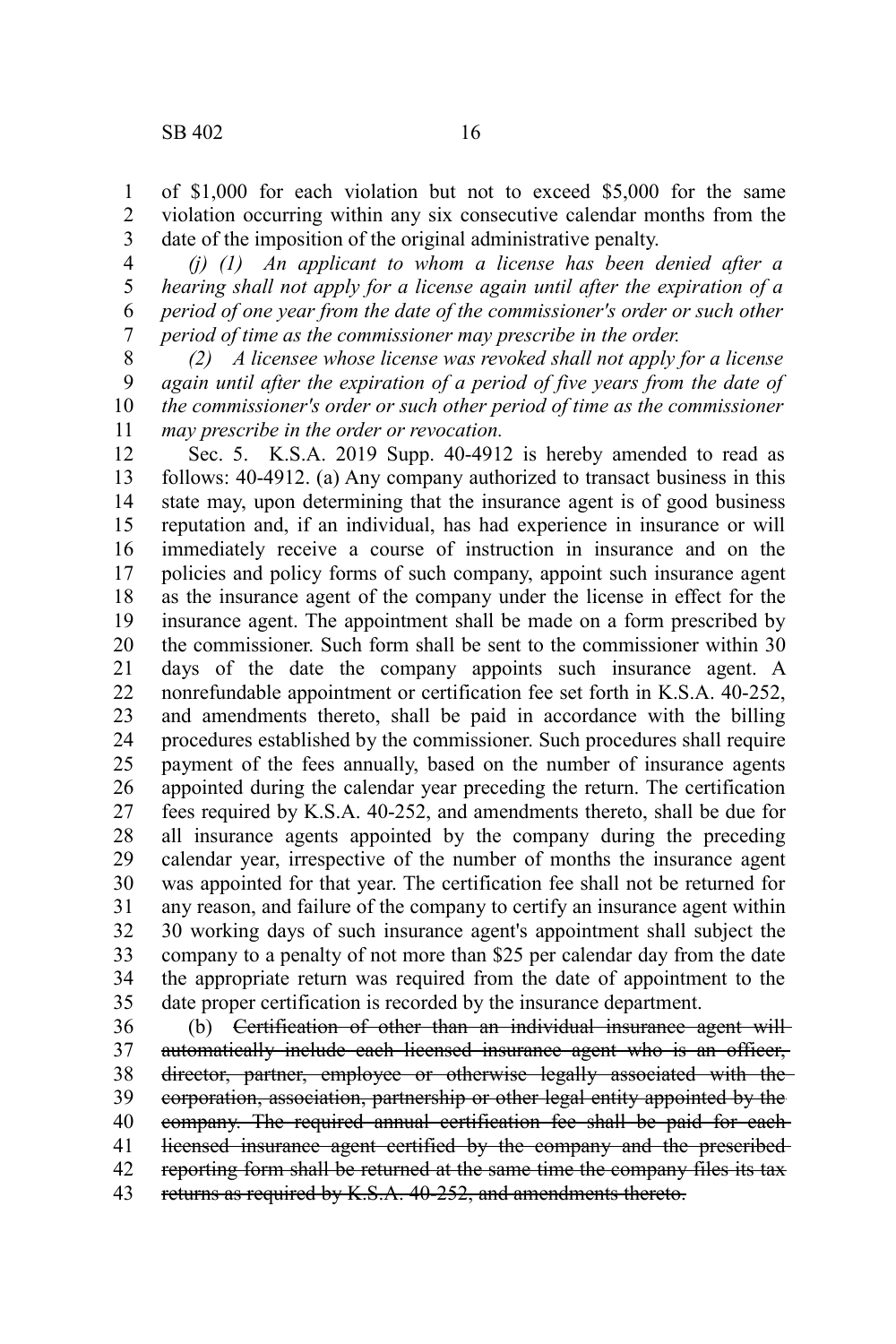(c) With respect to insurance on growing crops, evidence satisfactory to the commissioner that the insurance agent is qualified to transact insurance in accordance with standards or procedures established by any branch of the federal government shall be deemed to be the equivalent of certification by a company. 1 2 3 4 5

(d)*(c)* Duly licensed insurance agents transacting business in accordance with the provisions of article 41 of chapter 40 of the Kansas Statutes Annotated, and amendments thereto, shall be deemed to be certified by a company for the kinds of insurance permitted under the license in effect for the insurance agent. 6 7 8 9 10

Sec. 6. K.S.A. 2019 Supp. 40-4915 is hereby amended to read as follows: 40-4915. (a) Notwithstanding the provisions of K.S.A. 2019 Supp. 40-4903 and 40-4906, and amendments thereto, any person who is currently licensed as an insurance agent on the day before the effective date of this act and whose biennial due date occurred during the 24 calendar months immediately preceding the effective date of this act shall be deemed to be licensed as an insurance agent under this act unless such person's license has been suspended, revoked or refused renewal prior to the effective date of this act. 11 12 13 14 15 16 17 18 19

(b) Any person licensed as an insurance agent under the provisions of subsection (a) shall renew such license in accordance with the provisions of this act on or before the first occurrence of such person's biennial due date after the effective date of this act. 20 21 22 23

*(c) If the required renewal application is not received by the commissioner by the individual insurance agent's biennial due date, such individual insurance agent's qualification and each corresponding license shall be suspended automatically for a period of 90 calendar days or until such time as the agent satisfactorily submits a completed application, whichever occurs first. In addition, the commissioner shall assess a penalty of \$100 for each license suspended. If such insurance agent fails to furnish to the commissioner the required renewal application and the monetary penalty within 90 calendar days of such insurance agent's biennial due date, such individual insurance agent's qualification and each corresponding license shall expire on such insurance agent's biennial due date. If, after more than three but less than 12 months from the date the license expired, the insurance agent desires to reinstate such insurance agent's license, such individual shall provide the required renewal application and pay a reinstatement fee in the amount of \$100 for each license suspended. If, after more than 12 months from the date an insurance agent's license has expired, such insurance agent desires to reinstate such insurance agent's license, such individual shall apply for an insurance agent's license, provide the required proof of continuing education completion and pay a reinstatement fee in the amount of \$100* 24 25 26 27 28 29 30 31 32 33 34 35 36 37 38 39 40 41 42 43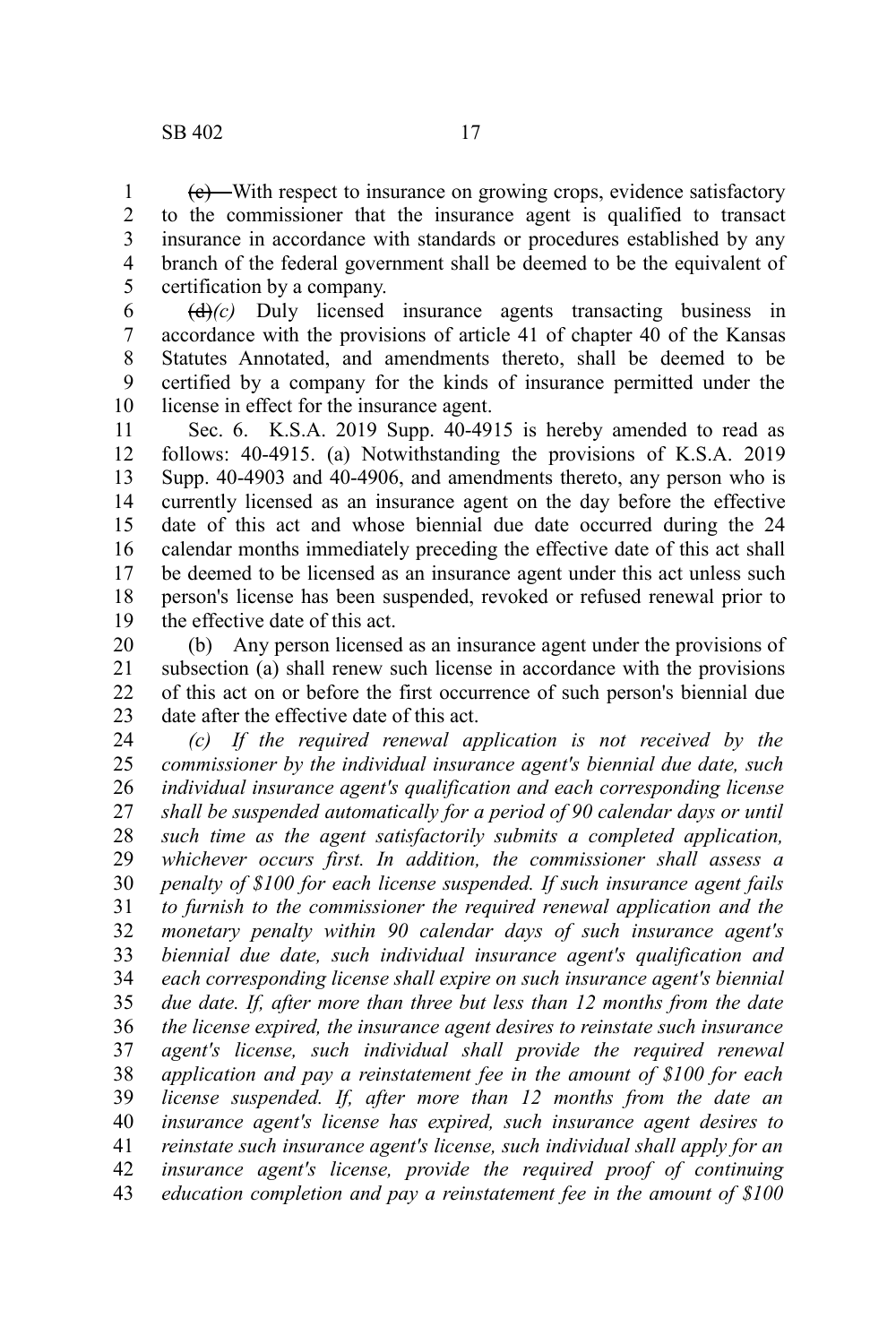*for each license suspended. Upon receipt of a written application from* 1

*such insurance agent claiming extreme hardship, the commissioner may waive any penalty imposed under this subsection.* 2 3

Sec. 7. K.S.A. 2019 Supp. 40-5505 is hereby amended to read as follows: 40-5505. (a) Before issuing a public adjuster license to an applicant under this *the public adjusters licensing* act, the commissioner shall find that the applicant: 4 5 6 7

(1) Is eligible to designate this state as the applicant's home state or is a nonresident who is not eligible for a license under K.S.A. 2019 Supp. 40- 5508, and amendments thereto; 8 9 10

(2) has not committed any act that is a ground for denial, suspension or revocation of a license as set forth in K.S.A. 2019 Supp. 40-5510, and amendments thereto; 11 12 13

(3) is trustworthy, reliable and of good reputation, evidence of which may be determined by the commissioner; 14 15

(4) is financially responsible to exercise the rights and privileges under the license and has provided proof of financial responsibility as required in K.S.A. 2019 Supp. 40-5511, and amendments thereto; 16 17 18

19

(5) has paid an application fee of \$100; and

(6) maintains an office in the home state with public access during regular business hours or by reasonable appointment. 20 21

(b) In addition to satisfying the requirements of subsection (a), an applicant shall: 22 23

24 25 (1) Be at least 18 years of age; and

(2) have successfully passed the public adjuster examination.

(c) The commissioner may require any documents reasonably necessary to verify the information contained in the application. 26 27

*(d) (1) The commissioner may require a person applying for a public adjuster license to be fingerprinted and submit to a state and national criminal history record check or to submit to a background check, or both.* 28 29 30

*(A) The fingerprints shall be used to identify the applicant and to determine whether the applicant has a record of criminal history in this state or another jurisdiction. The commissioner shall submit the fingerprints to the Kansas bureau of investigation and the federal bureau of investigation for a state and national criminal history record check. Local and state law enforcement officers and agencies shall assist the commissioner in the taking and processing of fingerprints of applicants and shall release all records of an applicant's arrests and convictions to the commissioner.* 31 32 33 34 35 36 37 38 39

*(B) The commissioner may conduct or have a third-party conduct a background check on a person applying for a public adjuster license.* 40 41

*(2) Whenever the commissioner requires fingerprinting or a background check, or both, any associated costs shall be paid by the* 42 43